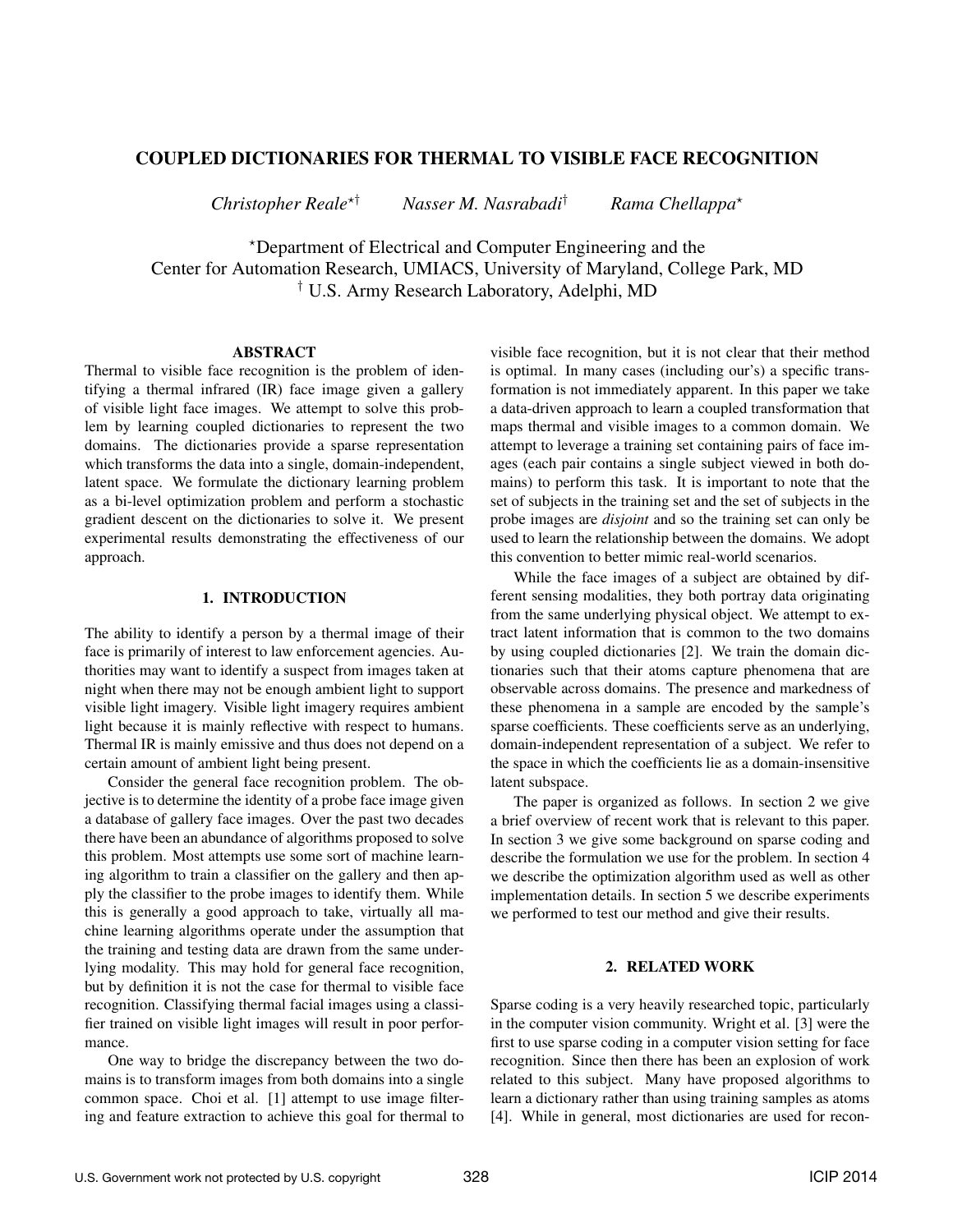structive purposes, they can also be trained to support alternative tasks.

Coupled dictionaries have also been used recently for computer vision and image processing applications. Yang et al. [5] first introduced coupled dictionaries by concatenating the features from two domains and training a dictionary using a standard single-domain algorithm. They improved upon their method by applying bilevel constraints for one of the domains in [6] and both domains in [2]. Wang et al. [7] allowed the sparse codes for the two domains to be approximately related by a linear mapping rather than taking the same values. Jia et al. [8] assumed that the sample's sparse representations in the two domains must have a common support but do not necessarily have to be equal. He et al. [9] utilized a Beta process prior to train coupled dictionaries. While most of this work focused on reconstruction tasks (super-resolution, face synthesis), Zheng et al. [10] used coupled dictionaries for cross-view action recognition.

While coupled dictionary learning has received significant attention, thermal to visible face recognition has not been as heavily researched. Bourlai et al. [11] experimented with different methods for image preprocessing and feature extraction. Choi et al. [1] evaluated the use of Partial Least Squares in the context of thermal to visible face recognition. Klare and Jain [12] use kernel similarities to a fixed training set as features for matching. Ghiass et al. provide a more extensive literature review [13].

### 3. PROPOSED METHOD

#### 3.1. Sparse Coding

The goal of sparse coding is to compactly represent a signal  $\mathbf{x} \in \mathbb{R}^d$  as a linear combination of a small number of basis atoms from an over-complete dictionary  $\mathbf{D} \in \mathbb{R}^{d \times K} (d \lt K)$ . An important aspect of sparse coding is having a dictionary with respect to which the targeted signals are sparse. While some analytic bases (e.g. Fourier basis, Wavelet basis) can be used for certain types of signals, dictionaries learned from a training set of signals tend to perform better. One popular method of learning a dictionary is by solving the following optimization problem. Given a training set  $\{x_i\}_{i=1}^N$  and regularizing parameter  $\lambda$ 

$$
\min_{\mathbf{D}, \{\boldsymbol{\alpha}_i\}_{i=1}^N} \sum_{i=1}^N \|\mathbf{x}_i - \mathbf{D}\boldsymbol{\alpha}_i\|_2^2 + \lambda \|\boldsymbol{\alpha}_i\|_1
$$
\n(1)  
s.t.  $\|\mathbf{D}(:,k)\|_2 \leq 1, \forall k \in \{1, 2, ..., K\},$ 

where the  $\ell_1$  norm serves to promote sparsity in  $\alpha_i \in \mathbb{R}^K$ , the basis coefficients of sample  $i$ . This problem is convex in **D** and convex in  $\alpha$ , but not in both. Approaches for solving this formulation typically find a local minimum by alternately minimizing over  $D$  and  $\alpha$ .

#### 3.2. Bilevel Coupled Sparse Coding

Coupled sparse coding attempts to accomplish the same goal as sparse coding, but across multiple domains. That is, it attempts to create a compact information preserving representation for signals that span or can be viewed in multiple domains. As with sparse coding in a single domain, overcomplete dictionaries learned from data tend to outperform analytic bases. While there are many ways to learn coupled dictionaries, here we follow the approach in [2] and solve the following optimization problem to learn coupled dictionaries  $\mathbf{D}_x$  and  $\mathbf{D}_y$  for signals  $\{\mathbf{x}_i, \mathbf{y}_i\}_{i=1}^N$ 

$$
\min_{\mathbf{D}_x, \mathbf{D}_y} \sum_{i=1}^N \|\mathbf{x}_i - \mathbf{D}_x \mathbf{z}_i^x\|_2^2 + \|\mathbf{y}_i - \mathbf{D}_y \mathbf{z}_i^y\|_2^2 + \gamma \|\mathbf{z}_i^x - \mathbf{z}_i^y\|_2^2
$$
\n
$$
\text{s.t. } \mathbf{z}_i^x = \arg \min_{\alpha} \|\mathbf{x}_i - \mathbf{D}_x \alpha\|_2^2 + \lambda \|\alpha\|_1, \forall i
$$
\n
$$
\mathbf{z}_i^y = \arg \min_{\alpha} \|\mathbf{y}_i - \mathbf{D}_y \alpha\|_2^2 + \lambda \|\alpha\|_1, \forall i
$$
\n
$$
\|\mathbf{D}_x(:,k)\|_2 \le 1, \forall k \in \{1, 2, ..., K\}
$$
\n
$$
\|\mathbf{D}_y(:,k)\|_2 \le 1, \forall k \in \{1, 2, ..., K\}.
$$

Due to the bilevel nature of this optimization problem (i.e. some of the constraints contain optimization problems themselves) we term the generated dictionaries as bilevel coupled dictionaries. As with single domain dictionaries, coupled dictionaries are trained to minimize the reconstruction error of the original signal(s). This is done through the first two terms of the objective function:  $\|\mathbf{x}_i - \mathbf{D}_x \mathbf{z}_i^{\text{z}}\|_2^2$  and  $\|\mathbf{y}_i - \mathbf{D}_y \mathbf{z}_i^{\text{y}}\|_2^2$ . Note that in this formulation, the sparse coefficients are explicitly calculated from a single domain. This is important for our application because as previously discussed, we will not have data available from both domains for probe and gallery samples at test time. The trade-off for this is that the sparse coefficients for the two domains will not be exactly the same. We can minimize this problem through the third term in the objective function:  $\|\mathbf{z}_i^x - \mathbf{z}_i^y\|_2^2$ . The trade-off between the reconstructive ability and sparse coefficient similarity can be tweaked by altering the balance parameter  $\gamma$ .

#### 4. IMPLEMENTATION

#### 4.1. Patch Based Approach

Due to the high dimensionality of our data and the relatively few number of training samples, it is not possible to train a generalized dictionary pair for the entire feature space. Instead, we train dictionary pairs on features extracted from patches of the face images rather than the whole images. Not only does this reduce the dimension of the feature space, it also increases the number of training samples as each face image provides many patches.

While the dictionaries we learn encode patches, we still want to train a classifier that operates on an entire face image. We form a grid of overlapping patches across the face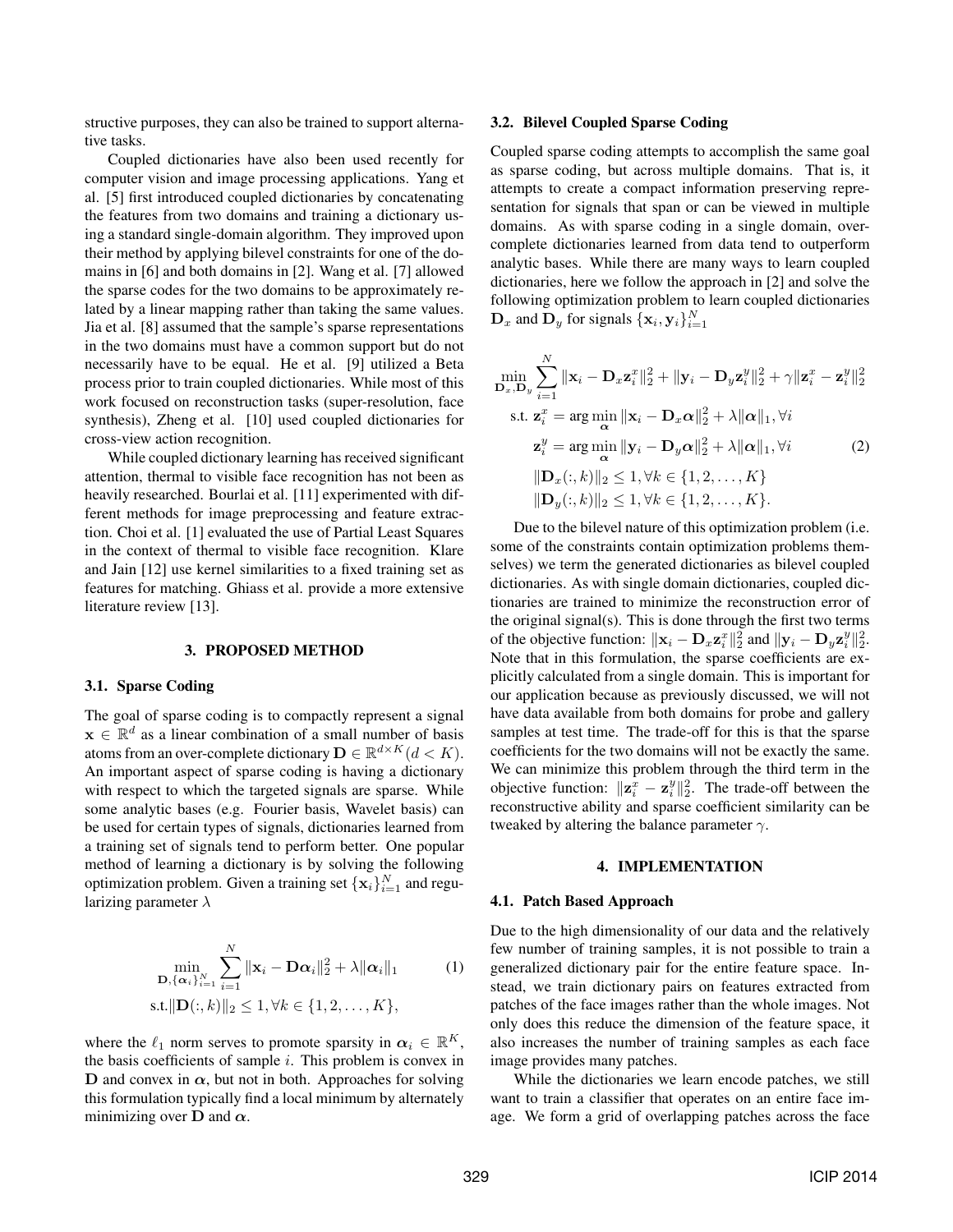and concatenate their sparse coefficients for classification purposes.

### 4.2. Algorithm

Like many dictionary learning formulations, our optimization problem (2) is highly non-convex. To get around this, we first use K-SVD [4] to initialize the dictionaries. We initialize them jointly by concatenating the features of the two domains to solve the following optimization problem as in [5]

$$
\min_{\mathbf{D}_x, \mathbf{D}_y, \mathbf{\alpha}} \sum_{i=1}^N \|\mathbf{x}_i - \mathbf{D}_x \mathbf{\alpha}_i\|_2^2 + \|\mathbf{y}_i - \mathbf{D}_y \mathbf{\alpha}_i\|_2^2 + \lambda \|\mathbf{\alpha}_i\|_1
$$
  
s.t.  $\|\mathbf{D}_\mathbf{x}(:,k)\|_2 \le 1, \forall k \in \{1, 2, ..., K\}$   
 $\|\mathbf{D}_\mathbf{y}(:,k)\|_2 \le 1, \forall k \in \{1, 2, ..., K\}.$  (3)

We then perform a stochastic gradient descent on the dictionaries to find a local minimum of (2). Each iteration of the descent has two main steps. We first estimate the gradient of the objective function with respect to the dictionaries on a subset of the training samples. In the second step we update the dictionaries based on the gradient and normalize the atoms of the dictionaries to have unit norm (See Algorithm 1).

| <b>Algorithm 1 Gradient Descent</b>                                                                                                                                                                |
|----------------------------------------------------------------------------------------------------------------------------------------------------------------------------------------------------|
| 1: $t \Leftarrow 1$                                                                                                                                                                                |
| $2:$ repeat                                                                                                                                                                                        |
| Randomly choose $S \subset \{x_i, y_i\}_{i=1}^N$<br>3:                                                                                                                                             |
| for $\{x_i, y_i\} \in S$ do<br>4:                                                                                                                                                                  |
| $(\nabla L_i)_{\mathbf{D}_x} \Leftarrow \frac{\partial L_i}{\partial \mathbf{D}_x} + \frac{\partial L_i}{\partial \mathbf{z}^x} \cdot \frac{\partial \mathbf{z}^x_i}{\partial \mathbf{D}_x}$<br>5: |
| $(\nabla L_i)_{\mathbf{D}_y} \Leftarrow \frac{\partial L_i}{\partial \mathbf{D}_y} + \frac{\partial L_i}{\partial \mathbf{z}^y} \cdot \frac{\partial \mathbf{z}^y_i}{\partial \mathbf{D}_y}$<br>6: |
| end for<br>7:                                                                                                                                                                                      |
| $(\nabla L)_{\mathbf{D}_x} \Leftarrow \frac{1}{ S } \sum_i (\nabla L_i)_{\mathbf{D}_x}$<br>8:                                                                                                      |
| $(\nabla L)_{\mathbf{D}_y} \Leftarrow \frac{1}{ S } \sum_i (\nabla L_i)_{\mathbf{D}_y}$<br>9:                                                                                                      |
| $\mathbf{D}_x \Leftarrow \mathbf{D}_x - \nu_t(\nabla L)_{\mathbf{D}_x}/\ (\nabla L)_{\mathbf{D}_x}\ _F$<br>10:                                                                                     |
| $\mathbf{D}_y \Leftarrow \mathbf{D}_y - \nu_t(\nabla L)_{\mathbf{D}_y}/\ (\nabla L)_{\mathbf{D}_y}\ _F$<br>11:                                                                                     |
| Normalize atoms of $D_x$ and $D_y$<br>12:                                                                                                                                                          |
| $t \Leftarrow t + 1$<br>13:                                                                                                                                                                        |
| 14: <b>until</b> convergence                                                                                                                                                                       |

### 4.3. Gradient Calculation

We follow the procedure put forward in [2] to calculate the gradient of our objective function  $(L)$  using the chain rule. The gradients for sample  $i$  can be calculated as follows

$$
(\nabla L_i)_{\mathbf{D}_x} = \frac{\partial L_i}{\partial \mathbf{D}_x} + \frac{\partial L_i}{\partial \mathbf{z}_i^x} \cdot \frac{\partial \mathbf{z}_i^x}{\partial \mathbf{D}_x},
$$
(4)

$$
(\nabla L_i)_{\mathbf{D}_y} = \frac{\partial L_i}{\partial \mathbf{D}_y} + \frac{\partial L_i}{\partial \mathbf{z}_i^y} \cdot \frac{\partial \mathbf{z}_i^y}{\partial \mathbf{D}_y}.
$$
 (5)

These equations are valid provided that the partial derivatives exist. The first two partial derivatives in each equation are taken on continuous functions and therefore exist everywhere. They can be calculated as follows.

$$
\begin{aligned}\n\frac{\partial L_i}{\partial \mathbf{D}_x} &= 2(\mathbf{D}_x \mathbf{z}_i^x - \mathbf{x}_i) \mathbf{z}_i^x, \quad \frac{\partial L_i}{\partial \mathbf{D}_y} &= 2(\mathbf{D}_y \mathbf{z}_i^y - \mathbf{y}_i) \mathbf{z}_i^y, \\
\frac{\partial L_i}{\partial \mathbf{z}_i^y} &= 2\mathbf{D}_x^T (\mathbf{D}_x \mathbf{z}_i^x - \mathbf{x}_i) + 2\gamma(\mathbf{z}_i^x - \mathbf{z}_i^y), \\
\frac{\partial L_i}{\partial \mathbf{z}_i^y} &= 2\mathbf{D}_y^T (\mathbf{D}_y \mathbf{z}_i^y - \mathbf{y}_i) - 2\gamma(\mathbf{z}_i^x - \mathbf{z}_i^y).\n\end{aligned}
$$

More care must be taken when calculating the third partial derivative in each equation because they are not guaranteed to exist. In [2] it is shown that, given a reasonable prior on the input signals, they will exist with a very high probability. Even in the case when they don't, it is argued that the proposed calculations will still provide a feasible descent direction. Let  $\Lambda_x$  and  $\Lambda_y$  signify the sets of nonzero sparse coefficients for the gallery and probe domains, respectively. Therefore,  $\Lambda_x^c$ and  $\Lambda_v^c$  signify the sets of sparse coefficients equal to zero for the gallery and probe domains, respectively. The partial derivatives can be calculated as follows

$$
\begin{aligned} &\frac{\partial \mathbf{z}^x_{i\Lambda_x}}{\partial \mathbf{D}_x} = (\mathbf{D}^T_{x\Lambda_x} \mathbf{D}_{x\Lambda_x})^{-1} \bigg( \frac{\partial \mathbf{D}^T_{x\Lambda_x} \mathbf{x}}{\partial \mathbf{D}_{x\Lambda_x}} - \frac{\partial \mathbf{D}^T_{x\Lambda_x} \mathbf{D}_{x\Lambda_x}}{\partial \mathbf{D}_{x\Lambda_x}} \mathbf{z}_{\Lambda_x} \bigg) \\ &\frac{\partial \mathbf{z}^y_{i\Lambda_y}}{\partial \mathbf{D}_y} = (\mathbf{D}^T_{y\Lambda_y} \mathbf{D}_{y\Lambda_y})^{-1} \bigg( \frac{\partial \mathbf{D}^T_{y\Lambda_y} \mathbf{y}}{\partial \mathbf{D}_{y\Lambda_y}} - \frac{\partial \mathbf{D}^T_{y\Lambda_y} \mathbf{D}_{y\Lambda_y}}{\partial \mathbf{D}_{y\Lambda_y}} \mathbf{z}_{\Lambda_y} \bigg) \\ &\frac{\partial \mathbf{z}^x_{i\Lambda_x^c}}{\partial \mathbf{D}_x} = 0 \qquad \frac{\partial \mathbf{z}^y_{i\Lambda_x^c}}{\partial \mathbf{D}_y} = 0. \end{aligned}
$$

Once the gradients (4) and (5) are obtained, the coupled dictionaries are updated as shown in lines 10 and 11 of Algorithm 1. In this paper we set  $\nu_t = \frac{1}{\sqrt{t}}$  and  $|S| = 1$ .

### 5. EXPERIMENTS

We illustrate the effectiveness of our method on a thermal infrared face dataset that was created by the Wright State Research Institute at Wright State University. We used a subset of the dataset containing 65 subjects, each of which has between 14 and 33 samples. Each sample consists of a visible image and a Mid-wave IR image taken concurrently.

We extract features from the face images in the same manner as [1]. We first preprocess the images by filtering with a difference of Gaussian (DoG) filter and aligning based on fiducial points. We then partition each image into 143 overlapping 64 by 64 pixel blocks. Next, we compute HOG features of the blocks and reduce their dimension with principle component analysis (PCA). Finally we use the first 50 PCA components as input signals to our dictionary learning algorithm.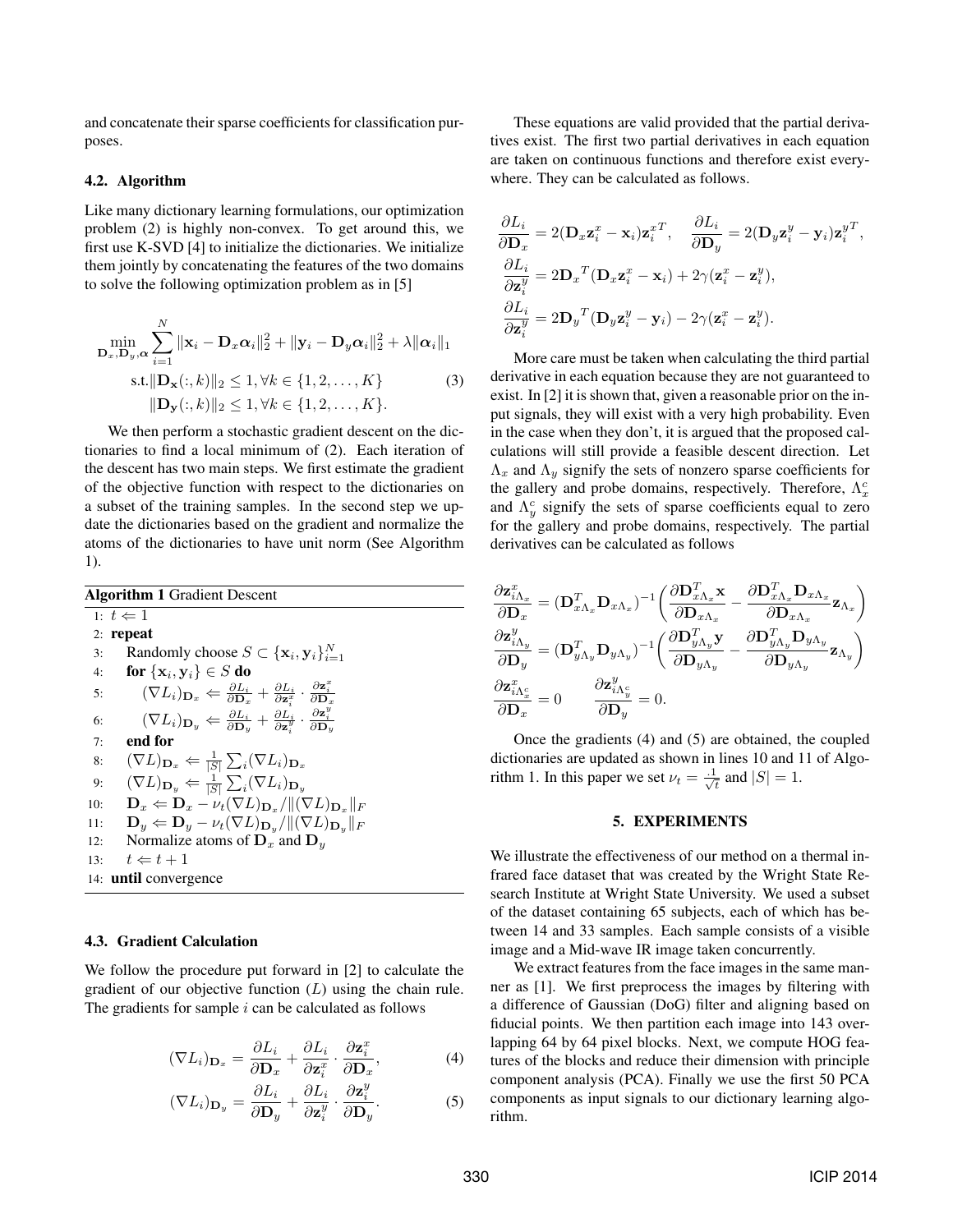

Fig. 1. Thermal face recognition performance on a 35 subject test set for a varying number of training subjects. We fix the dictionary size to 125 atoms for these experiments.

We test dictionaries learned by three different optimization methods: single, coupled and bilevel. The single dictionary method solves (1) with input signals from both domains. The coupled dictionary method solves (3) and the bilevel dictionary method solves (2). We pair each dictionary learning algorithm with two classification algorithms: linear Support Vector Machine (SVM) [14] and Nearest Neighbor (NN). We train the SVMs in a one versus all manner for each class. As previously mentioned, we partition the subjects in the dataset into two disjoint groups. The first group is used to train the dictionaries while the second group is used to evaluate the performance. For all results, we repeat the partitioning and experiment processes ten times and report the average performance. The classifiers are trained on sparse coefficients generated from the visible light images using the visible domain dictionary and tested on the sparse coefficients generated from the infrared images using the infrared domain dictionary.

Figure 1 shows the performance of our method based on the number of training subjects used. While the single dictionary performs reasonably well, the superior results of the bilevel dictionaries support our view that a hand picked feature extraction does not optimally bridge the thermal and visible domains. It is also important to note that the bilevel dictionaries outperform the coupled dictionaries. This shows the importance of the bilevel constraints. For the rest of the experiments, we fix the number of training and testing subjects to 10 and 55 respectively. Figure 2 and Figure 3 show the performance for varying values of  $\gamma$  and K. The identifica-



Fig. 2. Thermal face recognition performance for varying values of  $\gamma$ .



Fig. 3. Thermal face recognition performance for varying dictionary sizes.

tion rate does not vary much with  $\gamma$ , thus it does not need to be finely tuned. The same can be said for K with the SVM classifier. The NN classifier, on the other hand, is affected by changes in  $K$ . This is to be expected as NN tends to perform worse as the feature dimensionality increases [15].

# 6. CONCLUSION

We have presented a new approach to the problem of thermal to visible face recognition. We proposed the use of coupled dictionaries to bridge the gap between the thermal and visible domains. We then presented results of experiments demonstrating the efficacy of our approach.